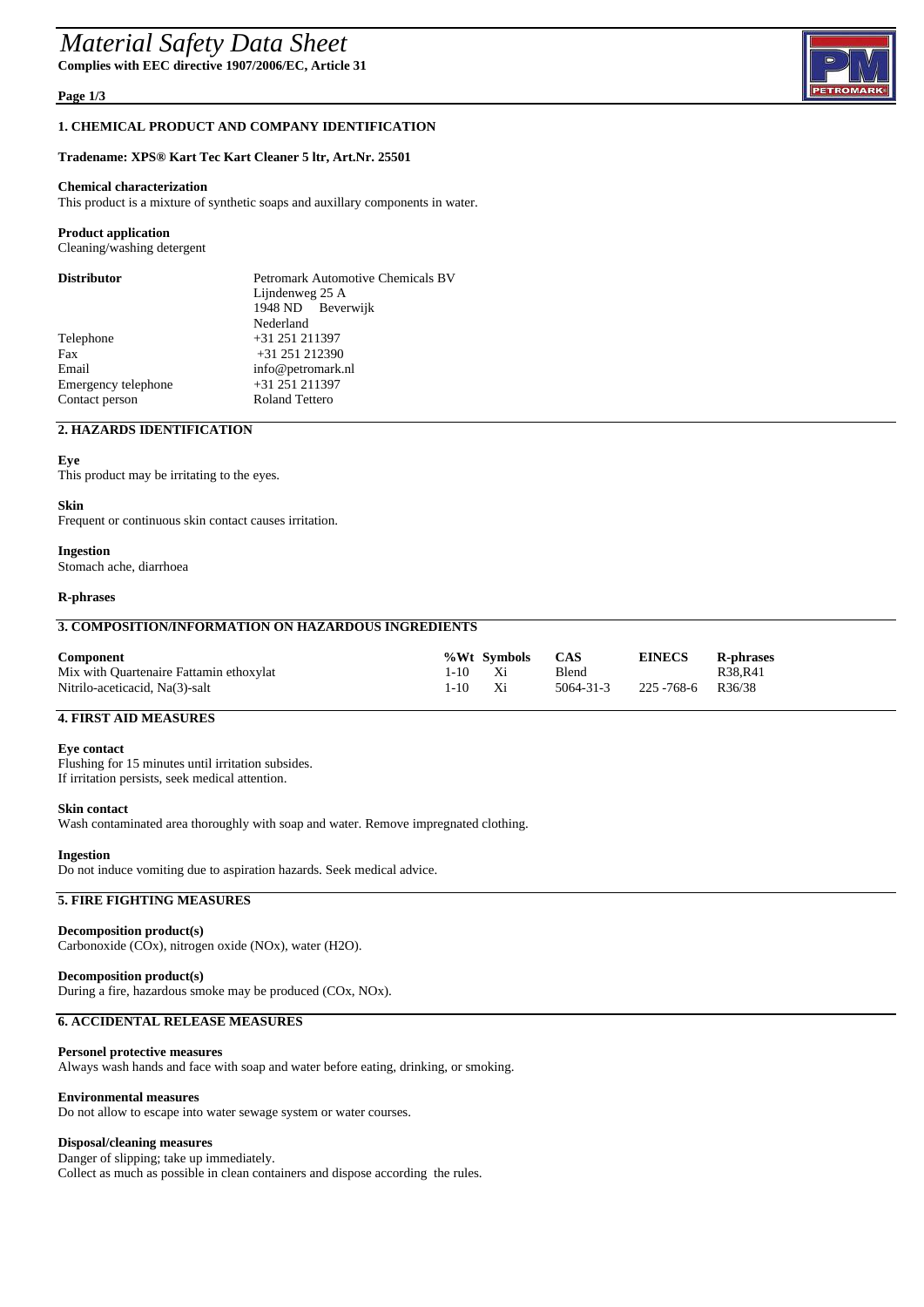## *Material Safety Data Sheet* **Complies with EEC directive 1907/2006/EC, Article 31**

**Page 2/3**

Flush remainder with water.



## **7. HANDLING AND STORAGE**

Store in accordance with local/national regulations. Avoid freezing.

## **8. EXPOSURE CONTROLS/PERSONAL PROTECTION**

**Eye protection**

Eye protection is not required under conditions of normal use.

#### **Skin and body protection**

Skin protection is not required under conditions of normal use.

#### **Threshold Limit Value (TLV)** OES: 375 mg/m3



## **9. PHYSICAL AND CHEMICAL PROPERTIES**

| Appearance                                     | Liquid            |
|------------------------------------------------|-------------------|
| Colour                                         | Light red         |
| Odour                                          | Pleasant          |
| Meltingpoint $(^{\circ}C)$                     | < 0               |
| Boiling point $({}^{\circ}C)$                  | >100              |
| Flashpoint $(^{\circ}C)$                       |                   |
| Auto ignition temperature $(C)$                |                   |
| Vapour pressure 20°C (hPa)                     |                   |
| Density 20°C                                   | 1,00              |
| pH 100%                                        | 10                |
| Viscosity at $20^{\circ}$ C (mPas)             | 200               |
| Conductivity at $20^{\circ}$ C ( $\text{eS}$ ) |                   |
| Evaporation rate $(n$ -butylac.=1)             |                   |
| Explosion limits (%Vol.)                       |                   |
| $n$ -Octanol/Water (P log)                     | $\lt$ 3           |
| Solubility in water                            | Soluble in water. |
| Solubility in                                  |                   |

#### **10. STABILITY AND REACTIVITY**

#### **Conditions to avoid**

There is no risk of dangerous reactions at normal use.

## **11. TOXICOLOGICAL INFORMATION**

Toxicity (Oral/Dermal) LD50 > 2000 mg/kg

## **12. ECOLOGICAL INFORMATION**

Primary degradation > 90%. Complies with the EEC directive 73/404/EEC on biodegradation for surfactants. The surfactant(s) contained in this product complies(comply) with the biodegradability criteria as laid down in Reglation (EC) No.648/2004 on detergents. Data to support this assertion are held at the disposal of the competent authorities of the Member States and will be made available to them, at their direct request or at the request of a detergent manufacturer

## **13. DISPOSAL CONSIDERATIONS**

All disposals must comply with federal, state, and local regulations.

## **14. TRANSPORT INFORMATION**